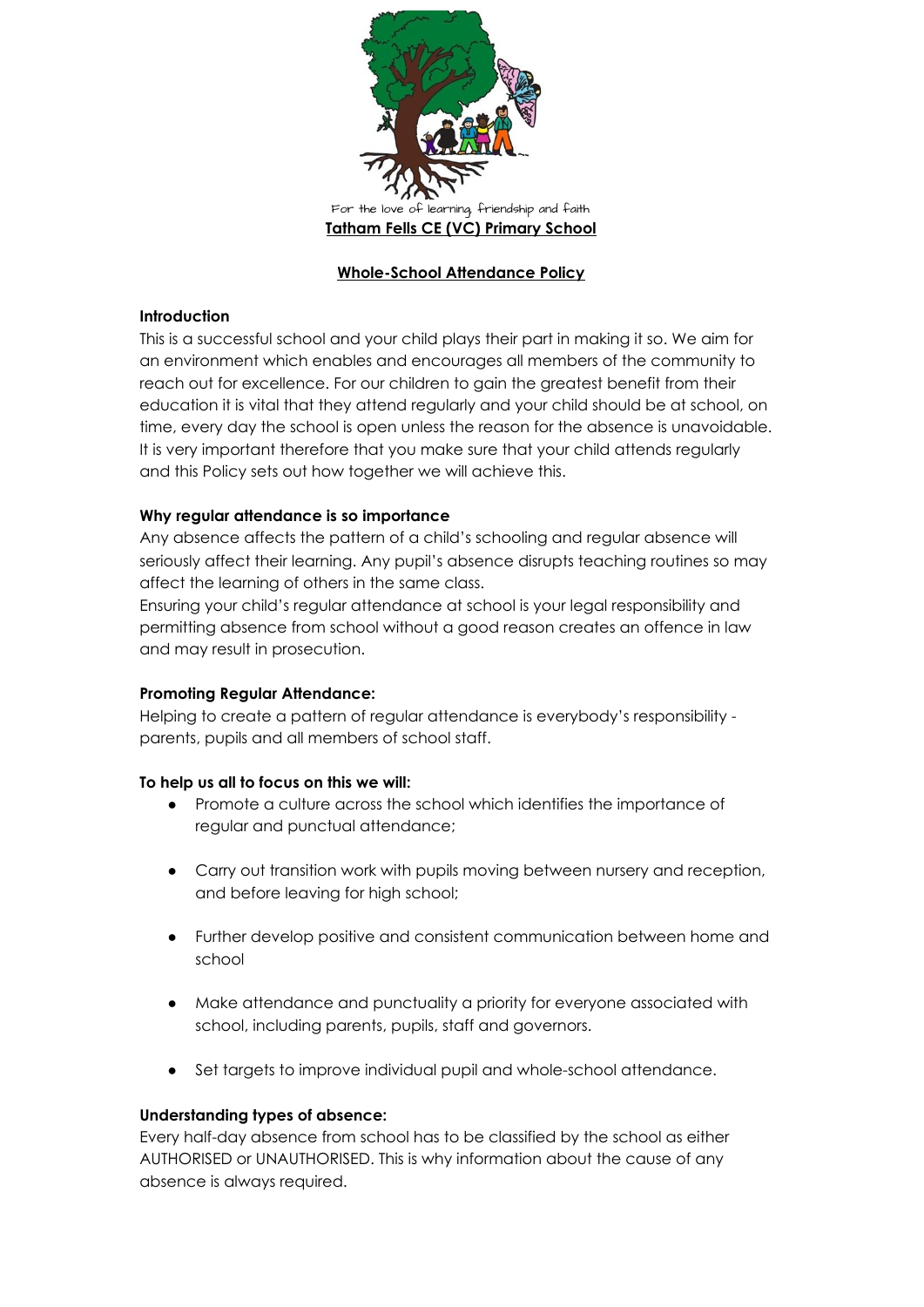Authorised absences are mornings or afternoons away from school for a good reason like illness, medical/dental appointments which inevitably fall in school time, emergencies or other unavoidable cause.

Unauthorised absences are those which the school does not consider reasonable and for which no 'leave' has been given. This type of absence can lead to the Authority using sanctions and/or legal proceedings. This includes:

- Parents/carers keeping children off school unnecessarily
- truancy before or during the school day
- absences which have never been properly explained
- children who arrive at school after the register has closed
- shopping, looking after other children or birthdays
- day trips and holidays in term time which have not been agreed
- days that exceed the amount of leave agreed by the Headteacher

Parents should be aware that the decision whether to authorise an absence or not rests with the school. Hence, if there is any ambiguity relating to an absence, school may request further evidence from parents before an absence may be authorised. This may be in the form of a prescription or appointment card or similar.

Whilst any child may be off school because they are ill, sometimes they can be reluctant to attend school. Any problems with regular attendance are best sorted out between the school, the parents and the child. If your child is reluctant to attend school it is better to speak to school to resolve the issue, rather than trying to cover up their absence, or give in to pressure to let them stay at home. This gives the impression that attendance does not matter and usually makes things worse.

# **Persistent Absenteeism (PA):**

A pupil becomes a 'persistent absentee' when they miss 15% or more of their schooling across the school year **for whatever reason**. Absence at this level is doing considerable damage to any child's educational prospects and we need parents' fullest support and cooperation to tackle this.

We monitor all absences thoroughly, therefore any pupil whose attendance indicates they are likely to reach the PA threshold will be given priority consideration, and parents will be informed of this immediately.

PA pupils are tracked and monitored carefully through our pastoral system and we also combine this with academic mentoring where absence affects attainment. All our PA pupils and their parents are subject to an Action Plan and the plan may include: allocation of additional support, use of circle time, individual incentive programmes, parenting contracts and participation in group activities around raising attendance. All PA cases are also automatically made known to the Local Authority School Attendance Team.

Absence Procedures: **If your child is absent you must:**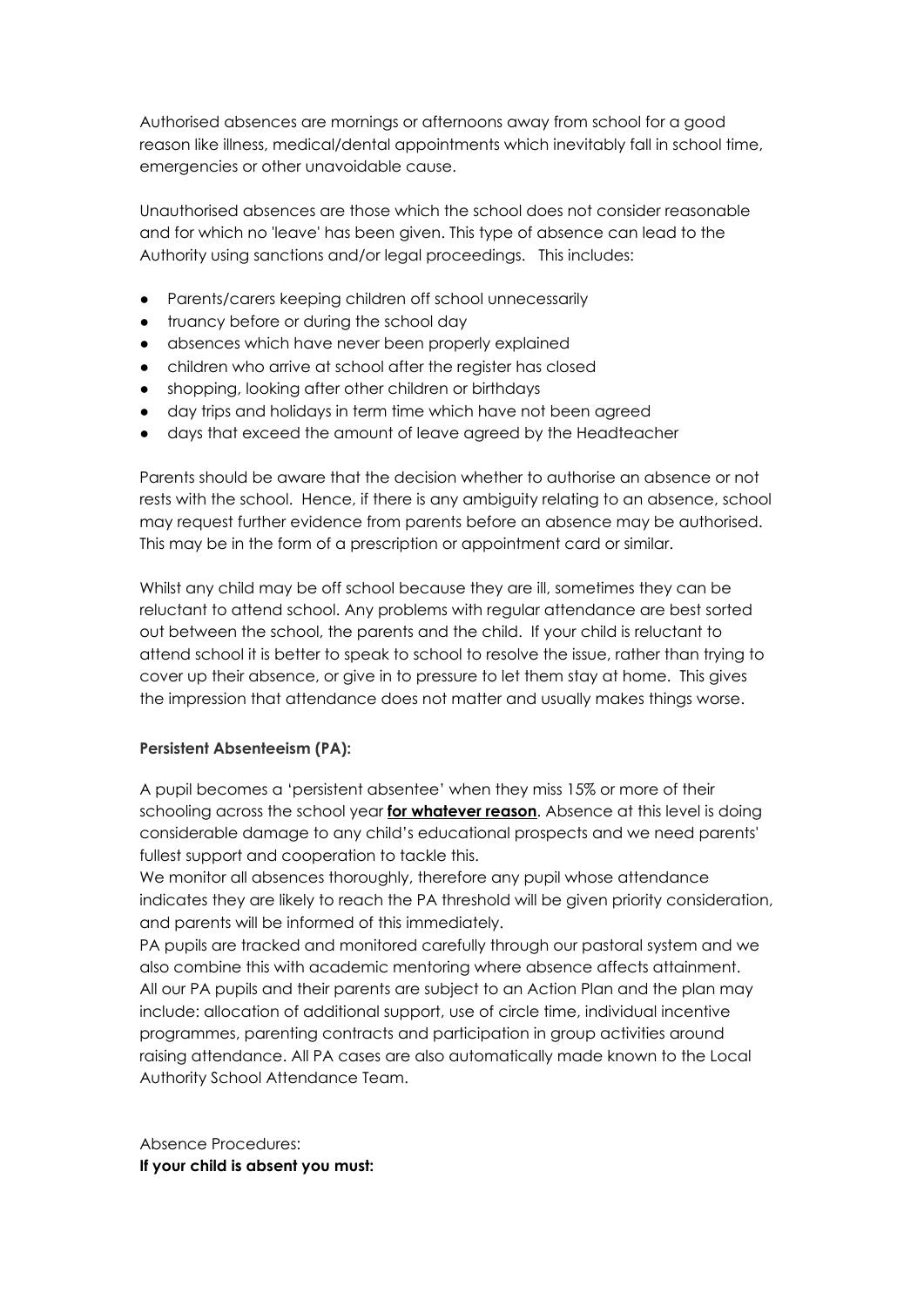● Contact us as soon as possible on the first day of absence, either by phone or you can call into school and report to the office

# **If your child is absent we will:**

- Telephone you on the first day of absence if we have not heard from you;
- Invite you in to discuss the situation with the Headteacher if absences persist;
- Refer the matter to the Local Authority School Attendance Team where appropriate as per Local Authority protocol.

# **Telephone numbers:**

There are times when we need to contact parents about lots of things, including absence, so we need to have your contact numbers at all times. So help us to help you and your child by making sure we always have an up to date number – if we don't then something important may be missed. There will be regular checks on telephone numbers throughout the year.

# **In-School Strategies to Improve Attendance/Punctuality (see appendix):**

Parents are expected to contact school at an early stage and to work with the staff in resolving any problems together. This is nearly always successful. School may consider using the following strategies to help support parents in improving their child's attendance and/or punctuality. This includes:

- Meetings in school between parents, pupils and the Headteacher;
- Parenting contracts;
- Use of the Common Assessment Framework (CAF) and/ or referral to outside agencies (including the Local Authority School Attendance Team)
- Attendance panels
- Penalty notices

# **The Local Authority School Attendance Team**

If difficulties cannot be sorted out using in-school strategies, the school may refer the child to the Pupil Attendance Support Team (PAST). They will try to resolve the situation by agreement but, if other ways of trying to improve the child's attendance have failed, and unauthorised absences persist the case may be referred to the Court Officers, who can use sanctions such as Penalty Notices or prosecutions in the Magistrates Court. Full details of the options open to enforce attendance at school are available from the school or the Local Authority.

# **Lateness**

Poor punctuality is not acceptable. If your child misses the start of the day they can miss work and do not spend time with their class teacher getting vital information and news for the day. Late arriving pupils also disrupt lessons, which can be embarrassing for the child and can in turn, encourage absence. Being 10 minutes late every day throughout the academic year is the same as missing two weeks of school.

### **How we manage lateness:**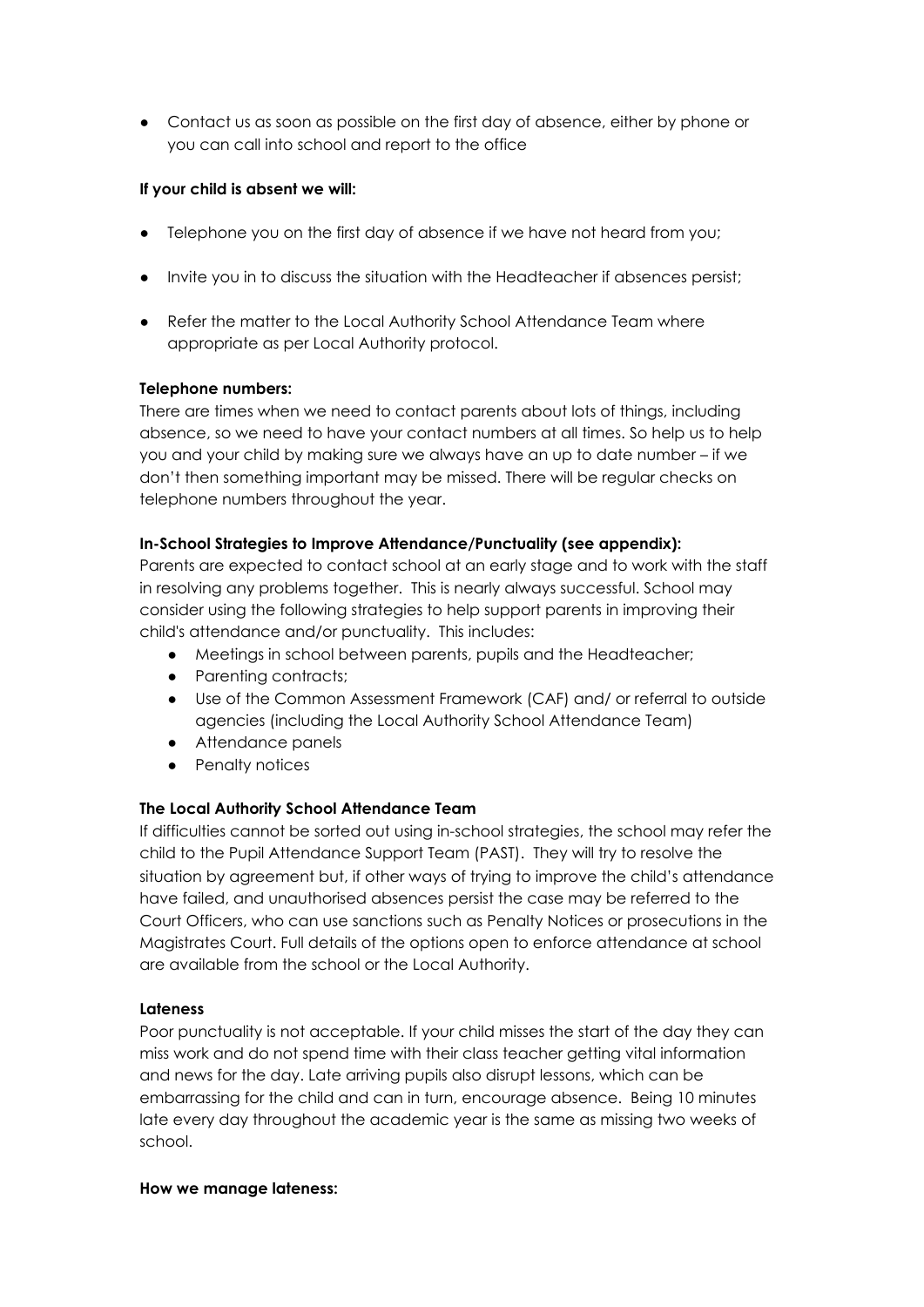The school day starts at **8:50am** and we expect your child to be in class at that time.

Registers are marked by **9.00am** and your child will receive a late mark if they are not in by that time.

At **9.15am** the registers will be closed. In accordance with the Regulations, if your child arrives after that time they will receive a mark that shows them to be on site, but this will **not** count as a present mark and it will mean they have an unauthorised absence. This may mean that you could face the possibility of a Penalty Notice if the problem persists.

If your child has a persistent late record you will be asked to meet with the Headteacher to resolve the problem, but you can approach us at any time if you are having problems getting your child to school on time.

## **Leave in Term Time:**

Leave in term time will **not** be agreed by us at any time unless circumstances surrounding the request can be evidenced, by parents, to be exceptional.

In certain circumstances, parents risk losing their child's place on the school roll if the pupil does not return to school on the agreed return date. Readmission cannot be guaranteed.

The specific circumstances which outline when a pupil can be removed from roll are laid out in Regulation 8 (1) (f) (i-iii) of The Education (Pupil Registration) (England) Regulations 2006 (Amended 2010 and 2013)

### **Religious Absence:**

The school will authorise one day 'leave' (i.e. the day set aside by the Religious Body of which the parent is a member) per religious festival, e.g. Eid, but no more than 3 days in any one academic year. Parents must request this leave in advance.

### **Roles and responsibilities for attendance matters in this school**

### **Parents:**

- Ensure children attend regularly and punctually
- Contact school on 1<sup>st</sup> day of absence
- Avoid any leave in term time and apply in advance using form
- Attendance at meetings in school
- Participation in Parenting Contracts and Common Assessment Framework, and cooperate in support and interventions offered by school or other agencies

### **Pupils:**

- Acknowledge behaviour needed out of school, e.g. early bedtime
- Attend school/registration punctually
- Speak to parents/teacher if issues arise that may have an effect on school attendance
- Cooperate and participate in interventions and support offered by school or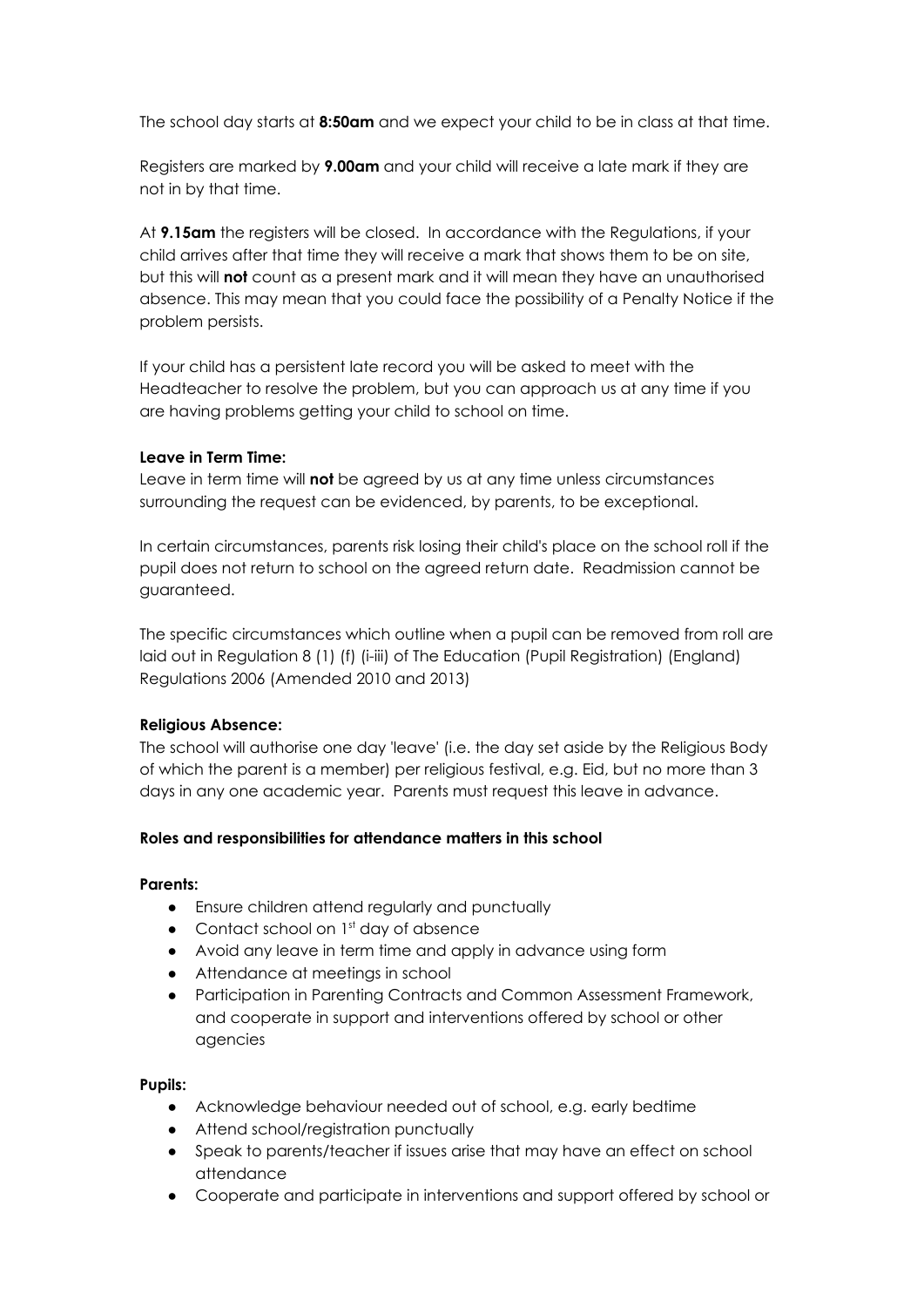other agencies

# **Headteacher** / (**School Attendance Lead):**

- Take the lead in ensuring attendance has a high profile within the school
- Take overall responsibility for ensuring the school confirms to all statutory requirements in respect of attendance
- Consider each request for leave against the school's criteria, decide whether some or all of the leave will be authorised and notify parents of this decision
- Where there may be ambiguity regarding an absence, make the decision whether or not to authorise an absence or to request further evidence to support the decision making process

## **Designated Staff:**

- First day response: Contact parents if a reason for absence has not been provided
- Input and update the attendance registers
- Regularly identify and monitor pupil, class and whole school attendance and punctuality levels, particularly that of vulnerable groups
- Regularly communicate pupil attendance and punctuality levels to parents
- Work with children and parents to remove barriers to regular and punctual attendance, following Absence Flowcharts 1, 2 and 3 (see appendix), and using Parenting Contracts where appropriate

# **All School Staff:**

- Provide a welcoming atmosphere for children and provide a safe learning environment
- Ensure an appropriate and responsive curriculum
- Provide a sympathetic response to any pupils' concerns
- To be aware of factors that can contribute to non-attendance
- To see pupils' attendance as the responsibility of **all** school staff
- Participate in training regarding school systems and procedures

### **Governors**

- Adopt the whole-school policy and review regularly
- Monitor the consistent implementation of the attendance policy
- Set aspirational targets for improving the school's attendance figures
- Work with the Headteacher in establishing criteria against which leave requests will be considered. This is important to ensure the process is equitable and consistent

### **School targets, projects and special initiatives:**

The school has targets to improve attendance and your child has an important part to play in meeting these targets.

The minimum level of attendance for this school is **95%** attendance and we will keep you updated regularly about progress to this level and how your child's attendance compares.